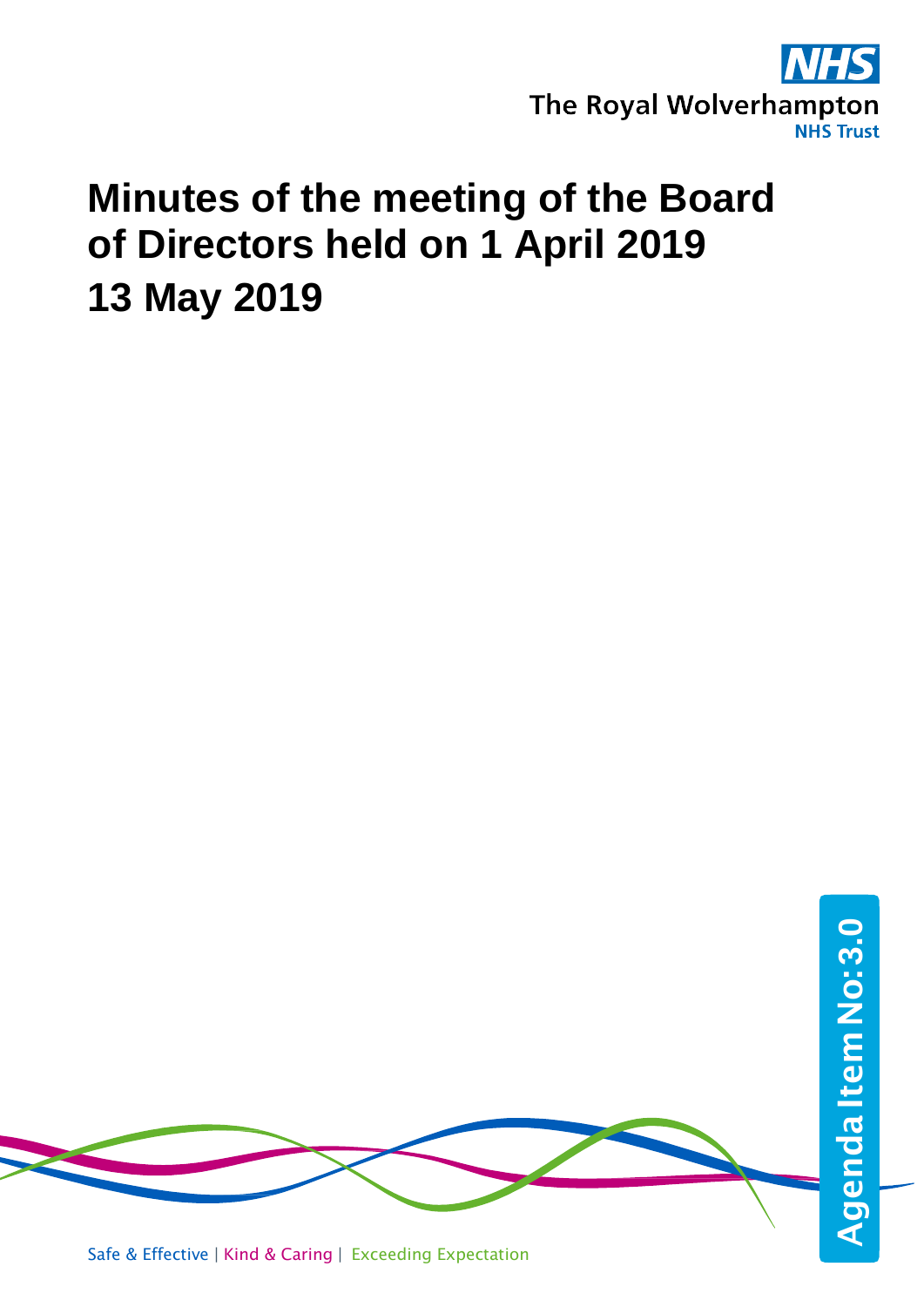## **The Royal Wolverhampton NHS Trust**

**Minutes of the meeting of the Board of Directors held on Monday 1 April 2019 at 10 am in Board Room, Corporate Services Centre, Building 12, New Cross Hospital, Wednesfield, Wolverhampton**

**PRESENT:** Prof. Steve Field CBE Chairman Prof. A-M Cannaby  $_{(v)}$  Chief Nursing Officer<br>Mr A Duffell **Director of Workforce** Mr A Duffell **Director of Workforce**<br>
Mr R Dunshea **Director**<br>
Non-Executive Director Mr D Loughton  $_{(v)}$  CBE<br>Mr S Mahmud Dr J Odum  $_{(v)}$ <br>Mrs S Rawlings

Mr R Dunshea Mon-Executive Director<br>
Ms R Edwards
Non-Executive Director Non-Executive Director Mr J Hemans **Non-Executive Director**<br>Mr D Loughton <sub>(v)</sub> CRE Chief Executive Officer Director of Integration Mrs M Martin **Non-Executive Director - Chair**<br>Ms Nuttall <sub>(v)</sub> Chief Operating Officer Chief Operating Officer<br>Medical Director Non-Executive Director Mr M Sharon **Director of Strategic Planning and Performance** Mr K Stringer  $_{(v)}$  Chief Financial Officer/Deputy Chief Executive *(v) denotes voting Executive Directors.*

#### **IN ATTENDANCE:**

Ms H Osborn

Ms F Bull **Deputy HR Manager Division 1** Ms S Evans France Head of Communications, RWT<br>Ms S Gill France Healthwatch Wolverhampton Healthwatch Wolverhampton Dr A Gulati **Consultant, RWT** 

Ms N Robottom Acute Oncology Clinical Nurse Specialist Ms V Whately **Deputy Chief Nursing Officer, RWT**<br>
Mr K Wilshere **Company Secretary, RWT** Company Secretary, RWT

#### **APOLOGIES:**

None tendered.

#### **Part 1 – Open to the public**

Ms Martin as Deputy to the Chairman welcomed Prof. Steve Field to his first Trust Board meeting as the new Trust Chair. She said that she had agreed to Chair the first meeting as it was Prof. Field's first day with the Trust as well as his first Board Meeting. Prof. Field thanked Ms Martin for the welcome and for agreeing to Chair the meeting. Ms Martin said that the CEO would join the meeting once he had completed his welcome to new staff.

#### **TB.7318: Apologies for absence**

There were no apologies received.

**TB.7319: To receive declarations of interest from Directors and Officers**

There were no declared changes or conflicts arising from the list of declarations reviewed.

#### **Resolved: That the updated declarations of interest by Directors and Officers be noted.**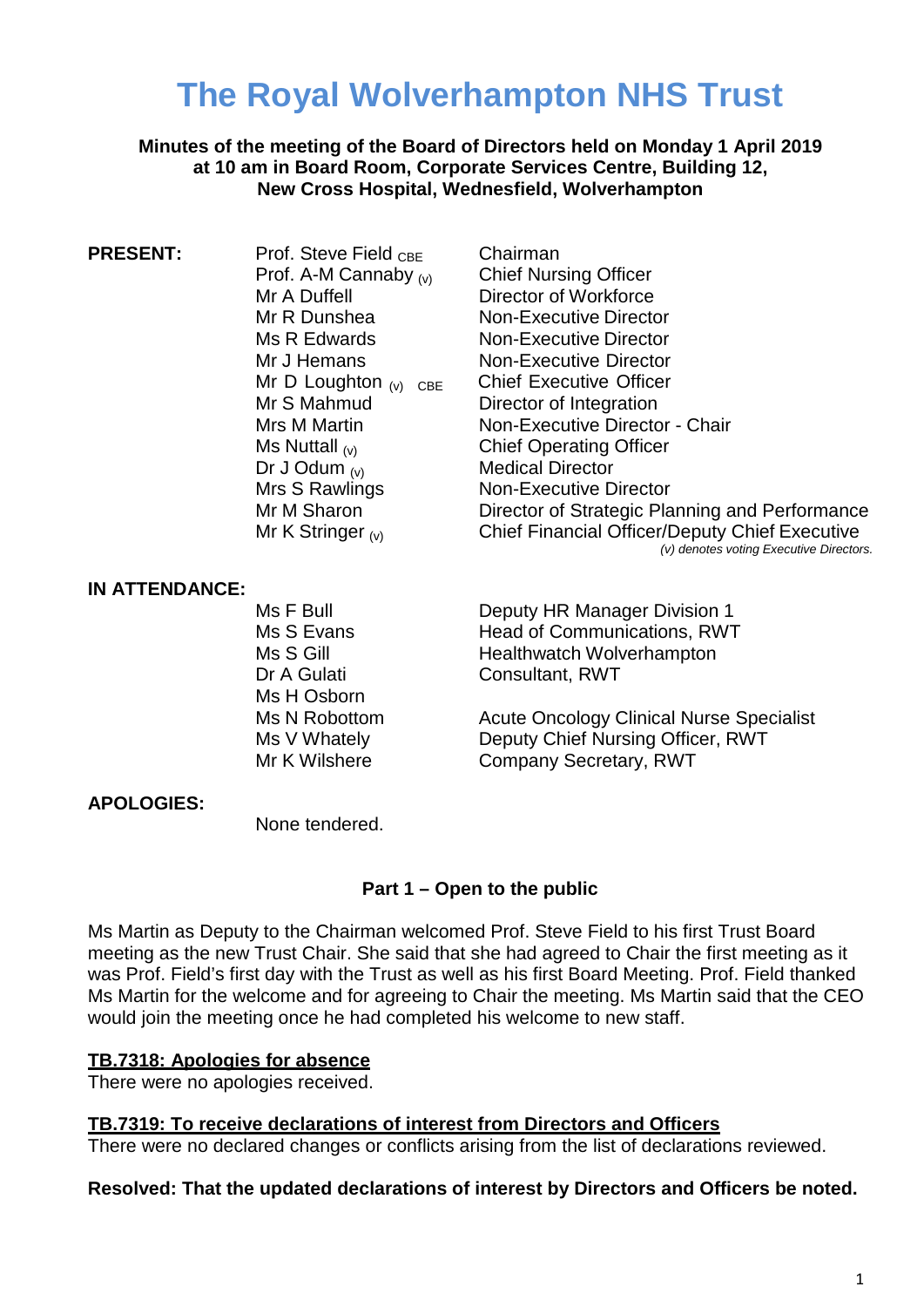#### **TB.7320: Minutes of the meeting of the Board of Directors held on 1 March 2019**

There were no changes to the Minutes of the Board of Directors held on 1 March 2019.

#### **Resolved: That the Minutes of the Board of Directors held on 1 March 2019 be approved as a correct record.**

#### **TB.7321: Matters arising from the minutes of the meeting of the Board of Directors held on 1 March 2019**

There were no Matters Arising raised other than those noted as Board Action Points.

#### **TB.7322: Board Action Points**

4 February 2019 TB 7198/TB 7148

#### **Maternity Cap and Activity Update Report**

Mr Sharon to provide an initial review and update on the potential impact on RWT Maternity service following changes announced to the service at Shrewsbury and Telford Hospitals at the 1 April Board Meeting.

Mr Sharon confirmed that the Trust had written to the Shrewsbury and Telford Trust asking for involvement in the scoping of the implications of their service changes and had, at the time of the meeting, not received a reply.

Mr Sharon also confirmed that the RWT cap remained in place and that the service had said that at present a 'handful (1- 4 a month)' of additional referrals had been received to date.

**Action:** It was agreed that this Action remain open for further updates.

4 March 2019/TB.7282 **Mortality Strategy** Deferred for consideration at next Trust Board 1 April Board Meeting Ms Martin confirmed that this item had been re-presented as part of the meeting agenda.

#### **Resolved: that the action be considered closed.**

#### 4 March 2019/TB 7285

#### **Cleaning Strategy**

Mr Sharon asked that the Equality statement and review be updated prior to publication. 1 April Board Meeting

Mr Wilshere had provided the following confirmation against this Action Point:

*"To confirm paragraph 14.0 of the Cleaning Strategy has been amended to reflect comments made by the Trust Board on the 4 March 2019. I am advised that an EIA assessment was also undertaken as a requirement of policies being brought to Policy Group. The Strategy did not identify any adverse/negative impact therefore a full equality impact assessment was not required."*

#### **Resolved: that the action be considered closed.**

Mr Loughton joined the meeting at 10:05am.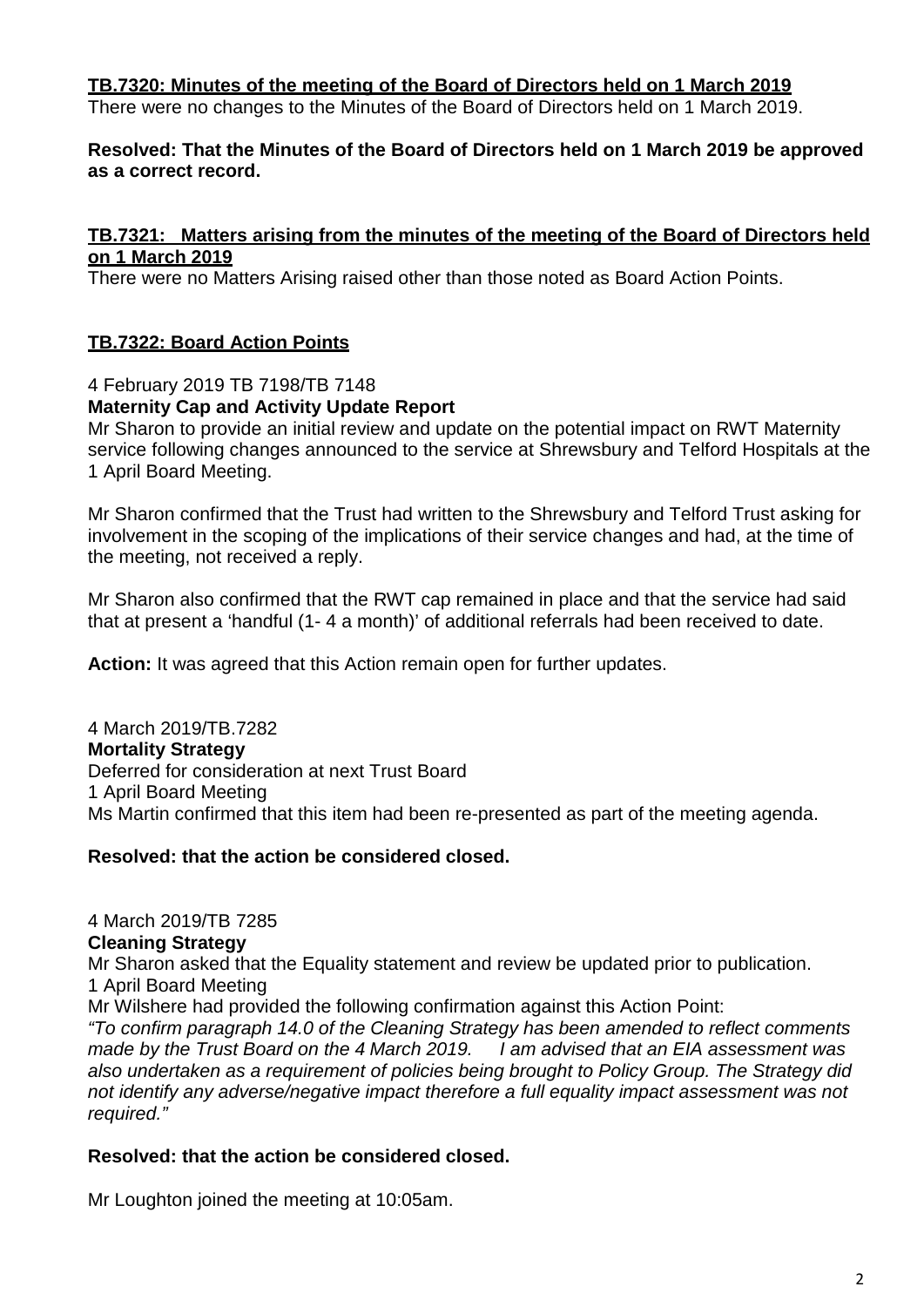#### **TB.7323: Chief Executive's Report**

Mr Loughton introduced his report highlighting the recent Consultant appointments, his attendance at the 100k Genomes Celebration event with a considerable contribution from the West Midlands Trusts. He spoke about the potentially transformative nature of near future treatments the project would bring forward.

Mr Loughton referred to recent visits and briefings he had provided regarding Cancer services investment and the need for investment in greater capacity. He said the Long Service Awards had been well received and the celebration events had gone well. He also referred to his recent meeting with junior medical staff and their continued predominantly positive experience in the Trust.

Mr Dunshea referred to the Integrated Care Partnership meeting the CEO had attended and asked whether he sensed any momentum for this across services currently. Mr Loughton referred to the integration achieved to date based on established relationships and that the future of ICS was open to interpretation. Mr Sharon said that the extent to which integration would be achieved was slow to progress at present.

#### **Resolved: that the Chief Executives Report be received and noted.**

#### **Patient Safety, Quality and Experience**

#### **TB.7324: Patient Story**

Prof. Cannaby introduced the patient story from a patient who had received services from the Trust in relation to her experience of Maternity Services. The patient related to her recent care for the delivery of her second child. She referred positively to all aspects of her care including being well attended to in contrast to the birth of her first child. She said this had helped her feel calmer, more in control and better informed as to what was happening including the active monitoring of her baby during labour and delivery. She said she would recommend the care to any other expectant mothers.

Prof. Cannaby referred to previous conversations at Board relating to the crucial part played in patient care of communication. She said that their remained an issue in the post-natal area where partners could not be accommodated with new mothers and their babies. Ms Rawlings said it was a good story to hear and re-assuring regarding the monitoring and post-natal care. Prof. Cannaby said that there had been changes in the assessment and triage areas with positive feedback. She confirmed the patient had been thanked for their contribution.

#### **Resolved: that the Patient Story be received and noted.**

### **Strategy, Business and Transformation**

#### **TB.7325: Integrated Care System Report (ICS)**

Mr Mahmud introduced the report and highlighted patient experience improvements across primary and secondary care due to shared information and data systems. He referred to the project structure and governance and the expansion of this work into the wider Wolverhampton 'place' backed by a clear contract and management structure.

He highlighted the expansion of the Public Health related remit in partnership with the Public Health service in Wolverhampton and initiatives lead by Prof. Singh.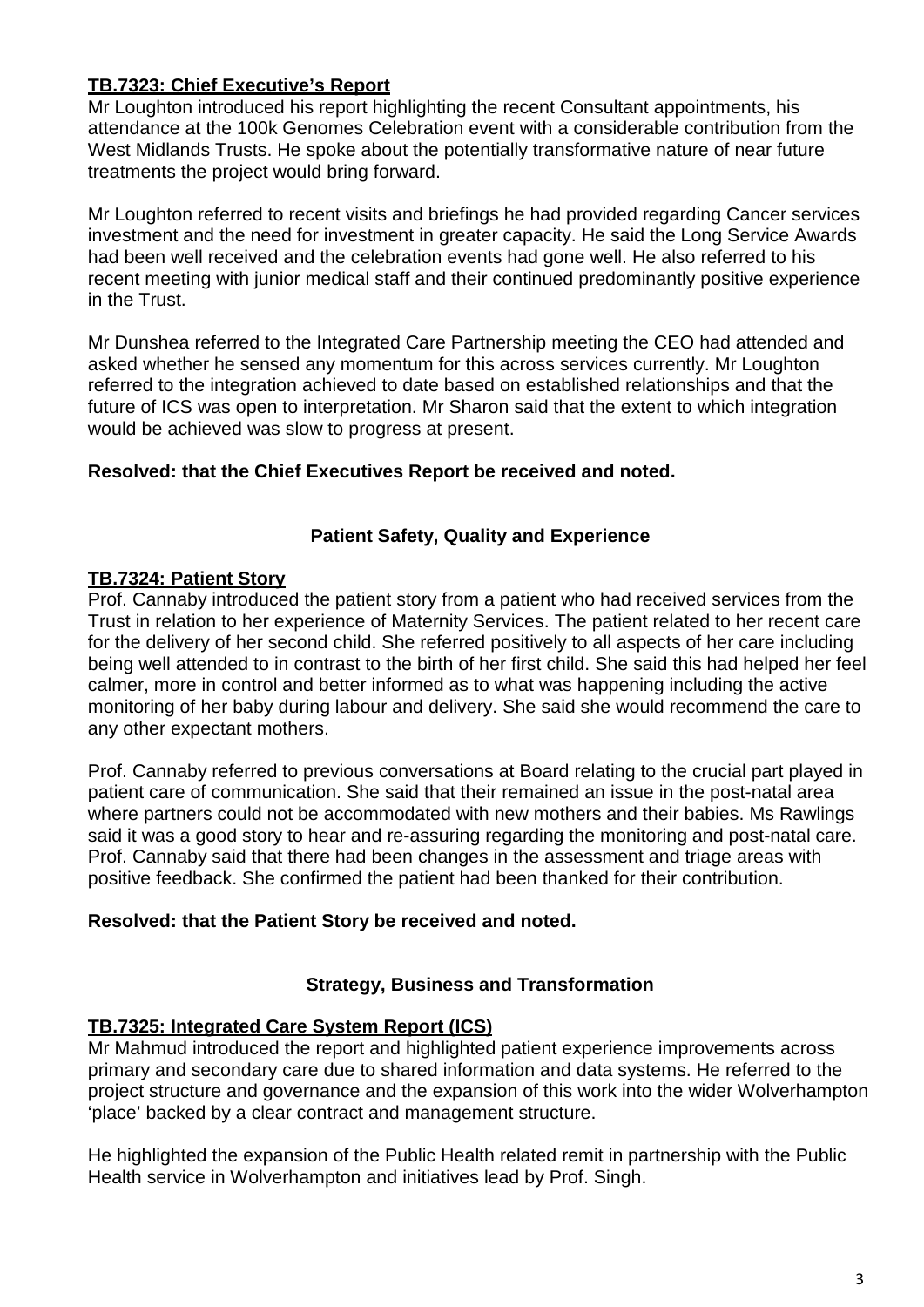Ms Edwards referred to page 6, section 2.2.5 Communication and Engagement and asked about whose remit it was to engage hard to reach groups. Mr Mahmud said this had been noted and would be covered in a number of ways including a communications plan. Ms Evans gave brief details of this planned programme. Mr Mahmud added that for some of these groups, they had no experience in their countries of origin of the role and function of primary care services.

Ms Rawlings asked whether there had been signs through this work of the required culture change from siloed working. Mr Mahmud said that the approach was aimed in part at boosting positive relationships, trust and mutual gain but that it would take some time given organisational history and experience. Mr Dunshea asked if the Trust had sufficient capital and resources for the changes identified. Mr Mahmud said further investment had been sought and Mr Loughton said that there was insufficient capital. Mr Dunshea asked whether the investment position would impact negatively on the plans underway. Mr Loughton said there was no prospect of additional support or funding at present and that all the elements including the Public Health changes carried a degree of risk regarding resources.

Dr Odum gave an overview of the clinical engagement and the positive moves to date focussed on End of Life Care and Frailty across the health economy in principle. He said that most stakeholders were involved and signed up in principle but that turning those principles into a deliverable structure would be the next major challenge in terms of function, affordability and impact for each component organisation.

Mr Loughton said that there was some work that had progressed in terms of starting to identify those patients potentially in need of End of Life Care. Prof. Field endorsed the approach taken and the hard to engage people as a significant priority. He referred to his involvement in recent national work and examples of good practice including Bradford and Reading each echoed in the report provided. He said that the link to the rest of the Local Authority would need further work to improve engagement with all social and domiciliary and nursing home care across the local authorities for children's' and adult social care. He recommended greater emphasis on this in the plans. Mr Loughton said that the services in Wolverhampton were very good in relation to others such as in Staffordshire and that the variability continued to be an issue. Mr Mahmud said that the Directors of Social Care were involved and acknowledged the need for greater involvement alongside the community aspects.

Mr Sharon said that there was work through the better care fund in improving engagement by Ms Nuttall and he referred to the enhanced support for Nursing Homes. Ms Nuttall said that domiciliary care remained an issue across local authorities. Prof. Field agreed that the impact of domiciliary was under-estimated including on DTOC and re-admissions for a Trust such as RWT. Ms Rawlings asked about the input to this from the Voluntary Sector. Mr Mahmud said the CCG was the lead agency for engaging the Voluntary Sector and he acknowledged that this was likely to require future review and enhancement. Ms Nuttall said they were involved in the better care fund discussions.

#### **Resolved: that the Integrated Care System Report (ICSI) be received and noted.**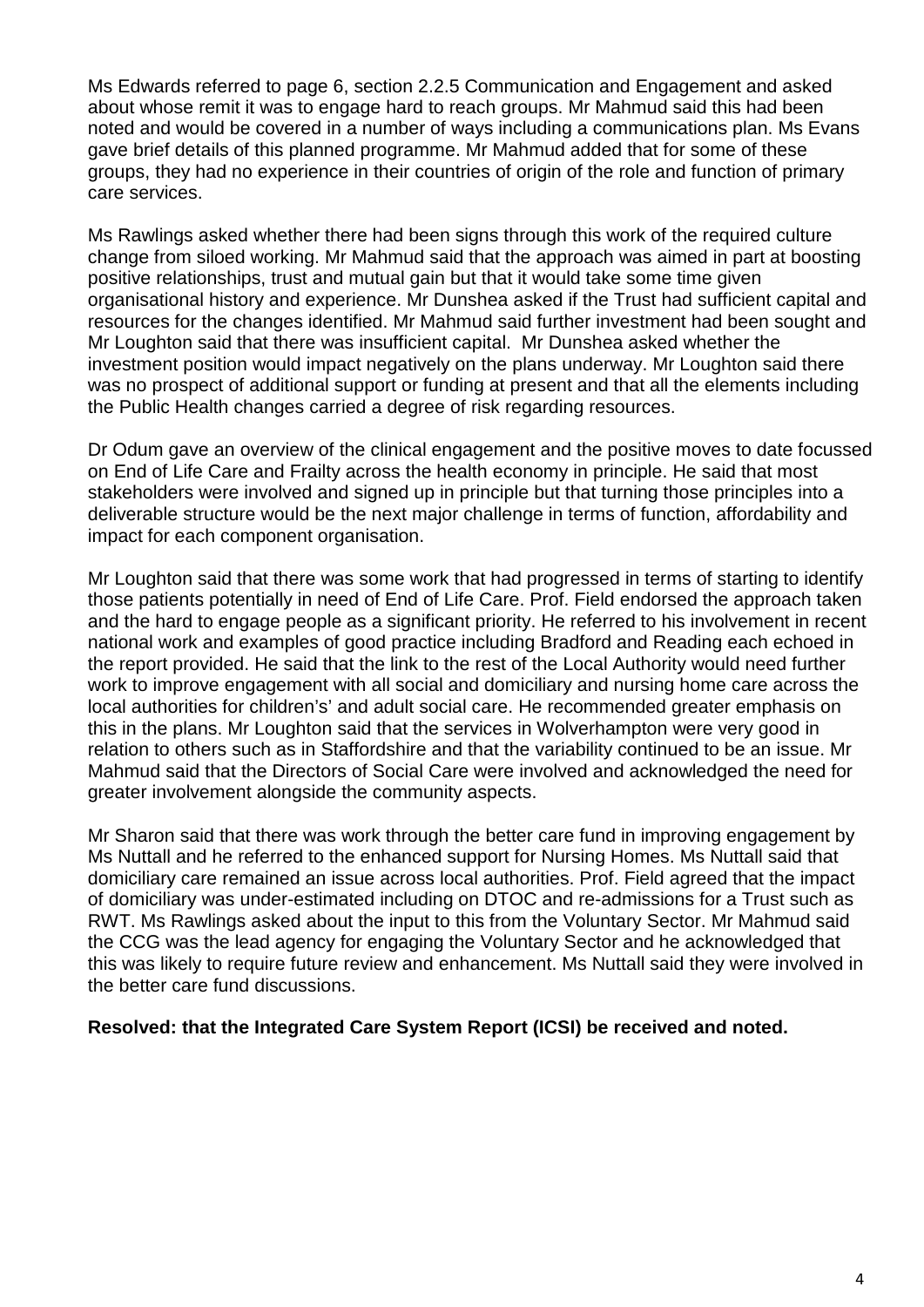#### **TB.7326: Brexit Update (verbal)**

Ms Nuttall gave a brief verbal update on the situation as it had unfolded with no significant change from the previous report with planning continuing with regular update reports to the centre. She confirmed there were no immediate red risks identified. She added that the reporting on drug supply impact was largely a reflection on the pre-existing situation. She confirmed this continued to be monitored and re-assessed. She also added that the financial impact and cost of the preparation was being recorded.

Mr Loughton added that the drug supply position was flexed on an international basis day to day. Prof. Field added that medical devices were also considered. Ms Nuttall said that some Cardiac device suppliers had identified possible impacts and that this was being addressed nationally.

#### **Resolved: that the Brexit Update (verbal update) be noted.**

#### **TB.7327: Capital Programme Update**

Mr Stringer said he was asking for approval in principle following review and revisions from F&P. He outlined the current issues over year end that had changed the impact for 19/20 and the change in surveyors' guidance on depreciation calculation changes that would impact further. He said that these were being worked through but that approval was required to progress the Multi-storey Car Park and Pathology development to ensure these could be progressed in 19/20 as required.

Mr Loughton outlined the impact of not addressing the car parking situation alongside the temporary reduction whilst the works are undertaken over the summer and into Autumn. He said that contingencies were being considered should central funding not be forthcoming.

#### **Resolved: that the two major programmes outlined (Multi-storey Car Park and Pathology development) be approved.**

**Resolved: that the Capital Programme Update report be noted in principle and represented for full approval.**

#### **Performance**

#### **TB.7328: Clinical Audit presentation**

Dr Odum introduced Ms Robottom and Dr Gulati and the Clinical Audit presentation with Ms Robottom presenting the 'Neuropenic Sepsis – door to needle audit' information, data, results and learning', the winner of the Clinical Audit Award in 2018. Ms Robottom referred to this condition as one she encountered in her day to day clinical work.

Ms Robottom summarised the condition, prevalence and the clinically significant action and treatment for these patients with anti-biotics as soon as possible (Door to needle). She said that following an initial audit the service embarked on a range of improvement activity. She said that a re-audit showed some improvement and the Trust had raised the profile and further support for tackling Sepsis across the Trust.

Ms Robottom referred to the improvement work undertaken in conjunction with colleagues in the Emergency Department (ED) and the pathways between departments. She said that the most recent Audit aimed to: 1. Re-evaluate compliance for the management of neutropenic sepsis within the Trust, and 2. Evaluate changes made following the 2017 audit action plan. Ms Robottom detailed the audit method and criteria used and summarised the findings as illustrative of improvement with further gains and improvements to be made. She referred to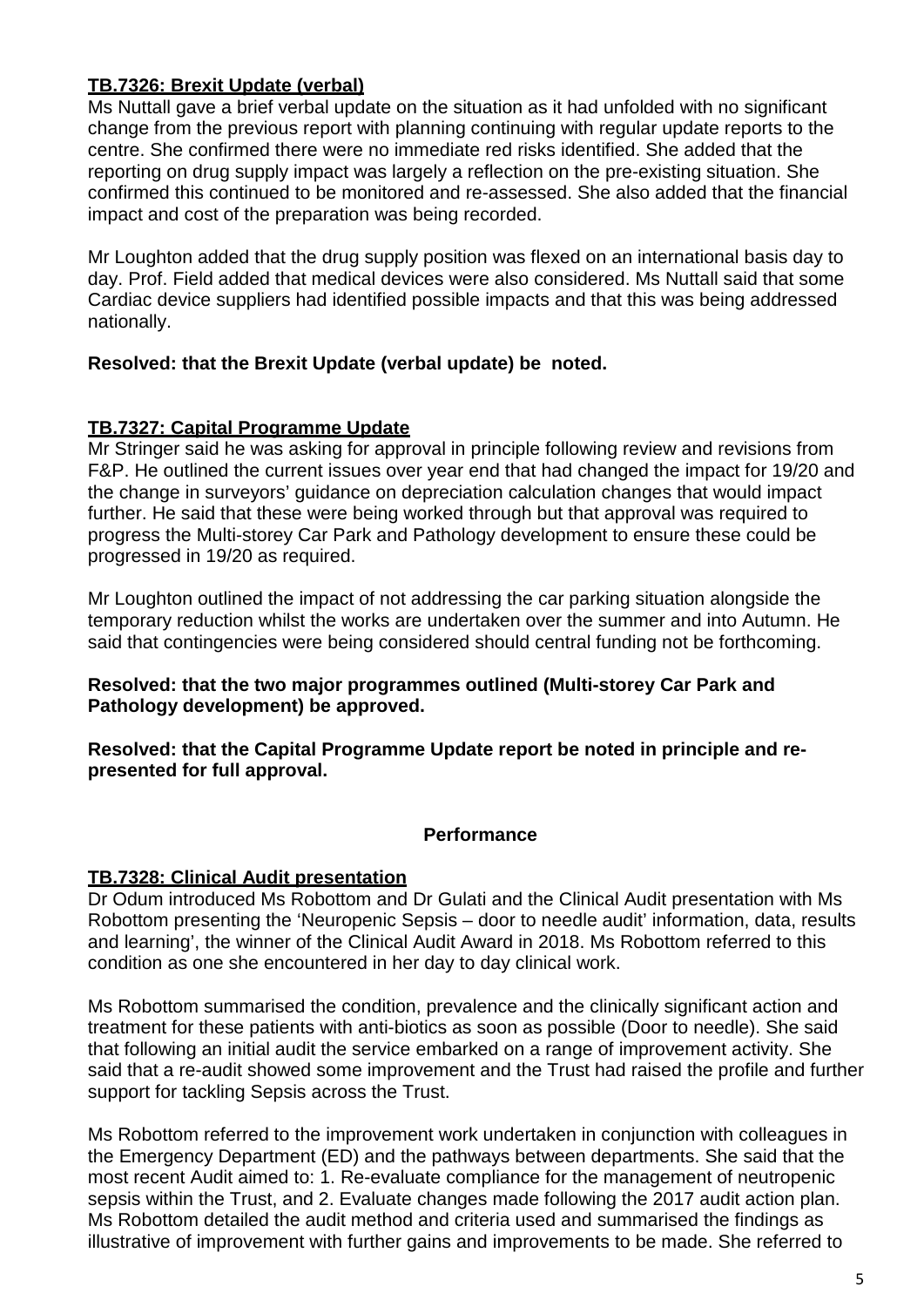further work to complete missing information on prescribing responsiveness, variations in responsiveness over time and further practice improvements. She said colleagues in ED had been invaluable partners in collaborative improvement.

Mr Sharon thanked Ms Robottom for the presentation and her efforts. He outlined the Clinical Quality Improvement (CQI) process the Trust will be using and he asked were there any blocks or anything that could have helped further. Ms Robottom said many of the actions came as a result of education and staff knowing what they needed to do and when alongside them being involved in, engaged in and learning from the change process. Dr Gulati added similar themes emerged across clinical areas and the part played by electronic prompts and reminders.

Mr Hemans said he appreciated the engagement and he asked how the missing data could be addressed. Ms Robottom said it had changed since the introduction of electronic prescribing as the prescriptions are now timed and therefore the data was now available for the next reaudit. Dr Gulati added that the triggers were also better recorded.

Mr Duffell asked whether the prevalence was similar to neighbouring Trusts. Ms Robottom said all patient numbers had and were continuing to increase – more people with longer and more intensive treatments. Mr Dunshea asked how confident the service was that the improvements since the turn of the year would continue. Ms Robottom said that work was underway to try and better understand the reasons for the 'dips' and that the new NEWS system and other initiatives might improve this. Dr Gulati said it could be monitoring methods, winter pressures or something else but that it was being looked into.

Mr Dunshea asked how aware the patients were of their risks. Ms Robottom said all patients were informed and reminded of the risks and this was now backed up by take-away patient information including notice cards for use in ED. She said this had to be in conjunction with the awareness of the clinical staff. Mr Loughton asked about improvements in blood cultures and Phlebotomy service. Ms Robottom said that issues had been explored and a number of issues had been identified that had resulted in changed practice to eliminate contamination. Ms Whately said the training and assurance monitoring was in place. Prof. Field thanked Ms Robottom for the presentation and he said the patient awareness was a very positive thing in his experience. He welcomed the detailed examination and understanding of the issue involved. He linked the work to the prevention of avoidable deaths. Dr Odum said that it had been a great piece of work with the potential to continue to build on the gains made and for patients to continue to be better managed, prescribed for and treated in a timely manner. He differentiated the profile of Neuropenic Sepsis and Sepsis symptoms.

#### **Resolved: that the Clinical Audit presentation Clinical Audit presentation 'Neuropenic Sepsis – door to needle audit' be received and noted.**

#### **TB. 7329: Clinical Audit and Quality Improvement Strategy**

Mr Dunshea asked how best value was assured in the prioritisation of the Clinical Audits. Dr Odum said all proposed audits were compared against the criteria matrix previously seen at Board . He said the number of audits per directorate was also limited and that the audits were then supported at a local level. He said that QiPP Audits were specified nationally and the outputs nationally were variable and the move was away from Clinical Audits alone to a shorter Quality Improvement process.

Ms Edwards referred to the steady progress in each Clinical Audit report in process improvement but agreed there remained a need to improve the impact of the audit outputs, and focus on areas where the trust is falling below national standards. She also referred to the section of the report on feedback from the audit staff wanting to do less national audits and more local audits.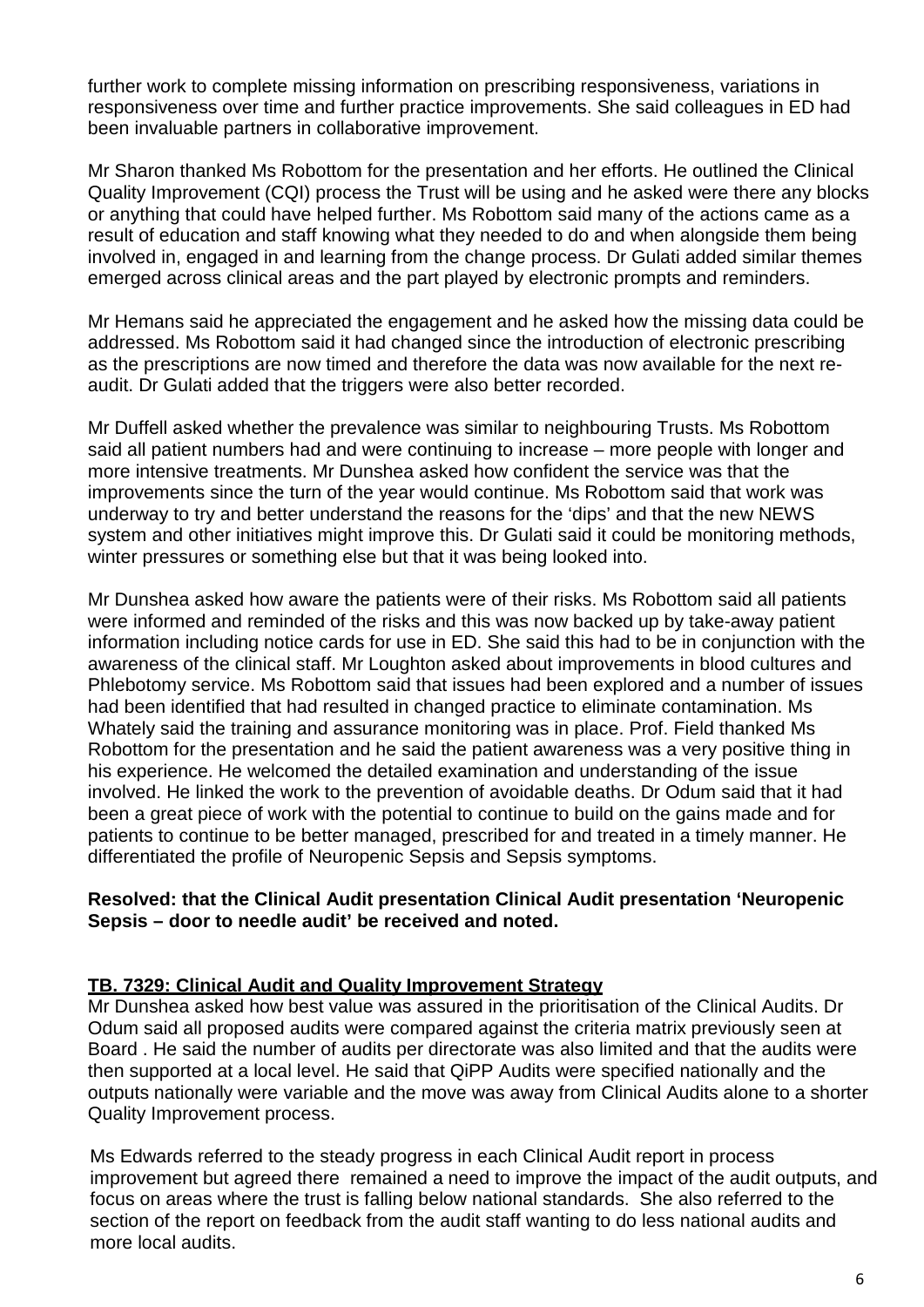Dr Odum responded that all national audits would be prioritised and participated in. He said that some of local audits may duplicate some elements which had caused some frustration. He agreed that benchmarking nationally was a beneficial thing. He said that audit outputs were considerable in number on a regular basis with high completion rates but that some thought would need to be given to which audits and what information so it was well managed.

#### **Resolved: that the Clinical Audit and Quality Improvement Strategy be approved.**

Ms Martin said the following reports had all been reviewed recently in Board Committees.

#### **TB.7330: Integrated Quality and Performance Report**

Prof. Cannaby introduced the report and highlighted that VTE remained below the 95% threshold with work continuing to improve the data, reporting and recording. She also said the Mortality report data had been revised with a reduction in the outstanding reviews with an increasing emphasis on outcomes. She referred to the Late Moves and asked for agreement to remove the indicator with a specific audit on the small numbers involved with agreement of the CCG.

Ms Nuttall referred to the challenges in Cancer that had been covered previously relating to capacity and increasing referrals. She said the most challenged was the breast cancer pathway with an increase of circa 300 to over 500 a month and she expected the performance to continue to deteriorate. She said an overview and in depth briefing of the Board could be considered for a future Board Development Session. She said that the harm reviews continued to be undertaken and that there was a 12 hour breach in ED for a patient waiting for a mental health bed, eventually found in London.

Ms Rawlings asked about the Coalway Road performance dip in the appointment figures. Ms Nuttall said it was staff sickness related and that options had been looked at in terms of additional capacity to cover for the absence. Mr Dunshea said he had spoken with ward staff about the FFT data recording and collection and asked whether the process was robust. Prof. Cannaby said it was and that the old system was reliant on paper forms and manual inputting to an electronic system. She said that Volunteers are increasingly sitting with patients to facilitate patients giving responses and inputting them directly.

Mr Loughton voiced his concerns about the increasing referral rate in Cancer services and that he doubted the target could be met in year. He said this was now the new level of referrals and that the historic resource was insufficient to meet the new level of demand. He said he already had some concerns amount the extended hours that some staff were already working.

#### **Resolved: that the Integrated Quality and Performance Report be received and noted.**

#### **TB.7331: Executive Workforce Report**

Mr Duffell introduced the report and highlighted the key items including the well-received long service awards. He said that the Trust had in excess of 1200 staff who met the long service criteria (more than 25 years service) split over 3 events.

He referred to staff survey benchmarking nationally with some organisations improving and performing beyond the RWT figures. He confirmed the completion of the preparation for the Band 1 phase out. He said the vacancy rate had been adversely impacted by the increase in establishment and that recruitment continued apace.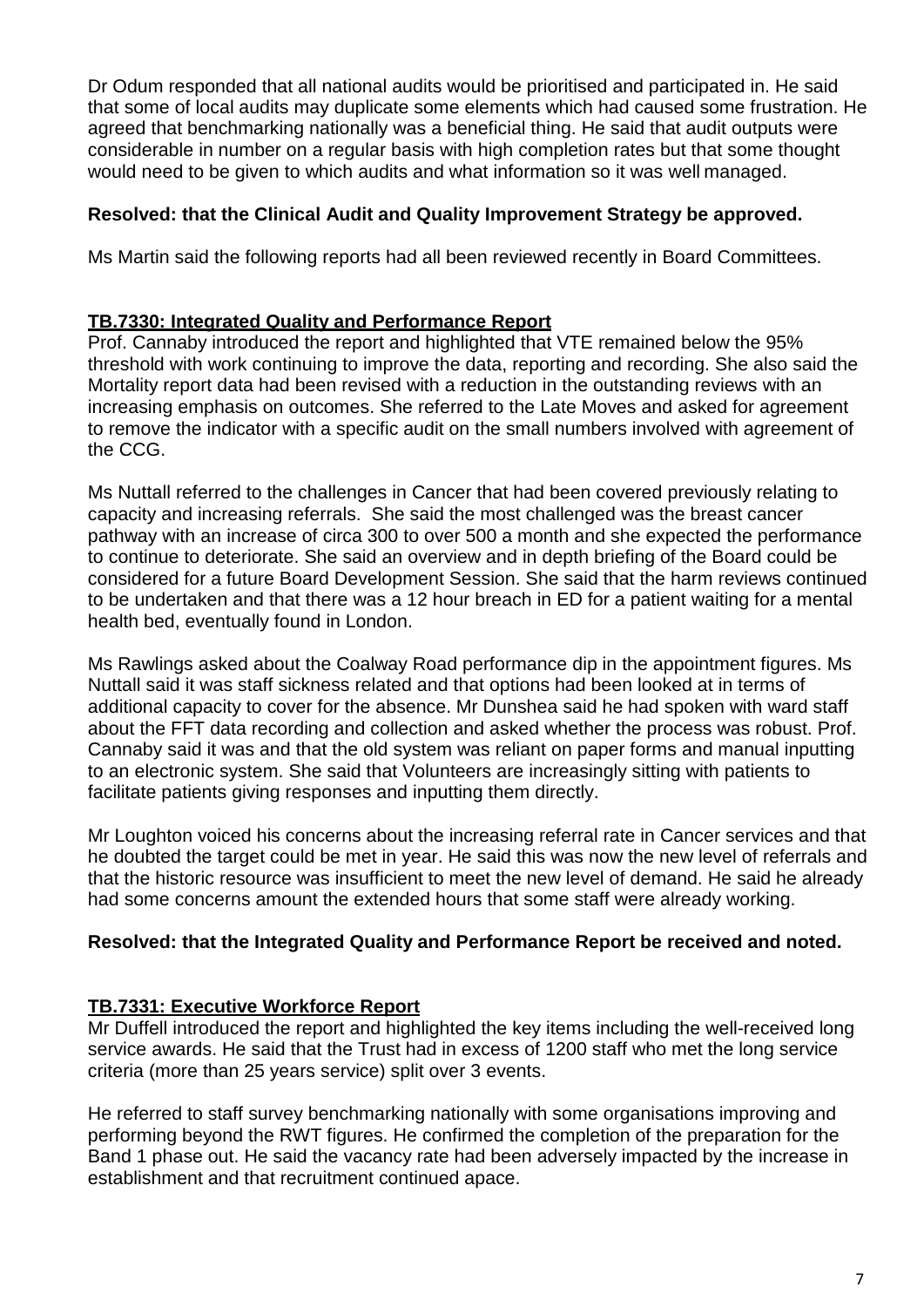Mr Duffel said page 13 had an error in the graph that should be reflected in the narrative. Mr Loughton said the staff survey could still be improved and that Mr Duffell was pursuing further changes and improvements. He also said that the current figures were not to be taken for granted. Prof. Field confirmed he intended to visit those areas with issues and those performing highly to better understand the issues and challenges.

Ms Edwards asked about the reference to the Pathology Service unregistered staff turnover and asked whether it was having an operational performance impact. Mr Duffell said this had not been identified as having any adverse impact at present. Mr Loughton said some of this was a legacy of the service transfer.

Dr Odum asked about Medical and Dental turnover by Division at 11% and whether it included rotational posts. Mr Duffell said they were excluded. Dr Odum said he thought the target rate was high at 11%. Mr Duffell said WODC would be reviewing this. Ms Rawlings asked about the rationalisation of the Mandatory Training requirements. Mr Duffell said it would commence from the start of the new financial year. Mr Duffell clarified the mandatory and statutory requirements in the core skills framework.

#### **Resolved: that the Executive Workforce Report be received and noted.**

#### **TB.7332: Financial Report – Month 11**

Mr Stringer introduced the report and highlighted the Month 11 position and the year-end being worked on with a forecast at the lower end at £10.6 deficit, with PSF £3.2m deficit with the PSF figure yet to be confirmed.

Ms Martin confirmed from F&P new objectives relating to a better understanding of the underlying deficit including staffing/pay costs and RTT Waiting Lists.

#### **Resolved: that the Month 11 Finance Report be received and noted.**

#### **Annual, Six monthly and Quarterly reports**

#### **TB.7333: Research and Development - RWT**

Dr Odum highlighted the high performance of the team and the continued reductions in funding over the last 3 years (circa £1m) in reduced central NIHR funding and the reduction in commercially funded research. Ms Edwards asked about the lack of Orthopaedics research. Dr Odum said there were issues of engagement in that and a few other services with work underway to try and improve the position.

#### **Resolved: that the Research and Development – RWT Report be received and noted.**

#### **Governance, Risk and Regulatory**

#### **TB.7334: Report of the Chief Nursing Officer (CNO) against the Nursing System Framework 2018 – 2020**

Prof. Cannaby introduced the report and highlighted the main areas in the summary of the report regarding the change in the criteria for *C.Diff*. reporting and target, and areas of concern in Nurse recruitment. She said NHSI had looked at Maternity services with a largely positive outcome and some actions to be implemented.

#### **Resolved: that the Chief Nursing Officer Report be received and noted.**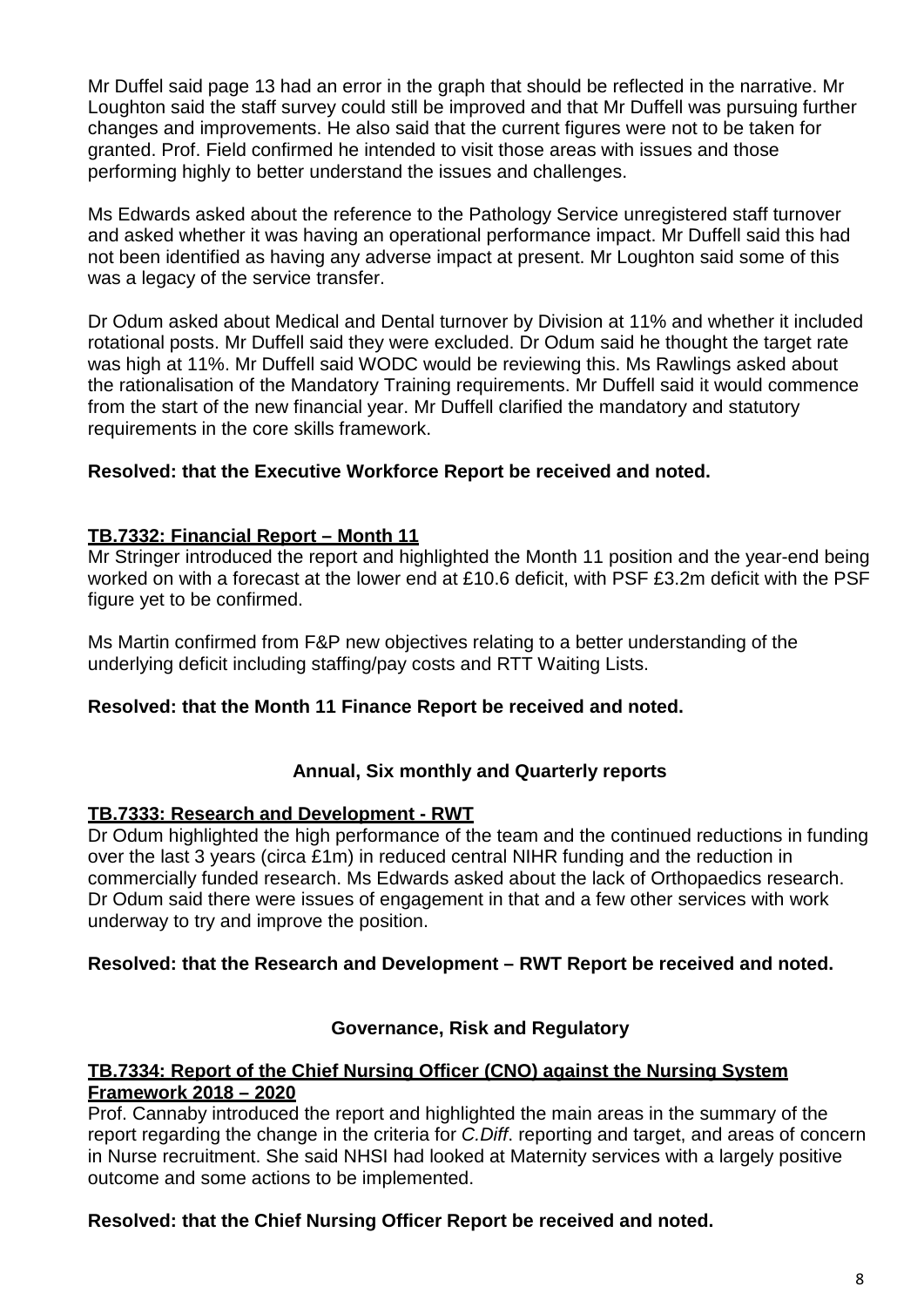#### **TB.7335: CNO Governance Report including Trust Risk Register**

Prof. Cannaby introduced the Risks Register and highlighted the main areas in the summary.

#### **Resolved: that the CNO Governance Report and Trust Risk Register be received and noted.**

#### **TB.7336: Mortality Strategy**

Dr Odum introduced the Strategy and outlined its importance and the revisions from the recent Interim report. He said it would be subject to further change as plans were implemented. Ms Edwards asked to emphasise the potential role of bereaved families and the need to actively invite families to participate via the Legal Department. Dr Odum said the Medical Examiners were talking to the majority of bereaved families with positive feedback to date. He said the engagement in investigations would be introduced with the employment of the bereavement Nurse. He agreed that would be explicitly included in the next revision of the Strategy.

Mr Duffell asked whether more could be done to communicate the actions being undertaken. Dr Odum said in his view the planned education and communication in the plan was sufficient. Prof. Field asked for it to be re-orientated to Learning from Deaths and the wider implications regarding deaths in all services so it was central to the Trust's culture along with the importance of time to reflect on such incidents and activity for staff. Dr Odum agreed. Mr Sharon referred to the Continuous Quality Improvement (CQI) programme education elements based on a central expertise with ambassadors with a champion and trained trainer role that was being developed.

Mr Dunshea asked about para 3.2 and asked about the statement that HSMR was not an indicator of quality of care. Dr Odum said the statistics themselves are not indicative of issues in the quality of care – they are a potential 'smoke-signal' requiring detailed case investigation. Mr Mahmud said that there were differing views regarding attribution in this case. He said the main point is it is still taken seriously and followed up on the basis that it could be an indicator for further investigation. Ms Martin suggested that entry be re-worded to reflect this.

Mr Dunshea asked whether there was a date by which it was intended for the HSMR/SHMI reducing. Dr Odum and Mr Mahmud said this was not possible as the other Trusts data was also subject to change at each re-fresh. Mr Loughton said a Board Development Session (BDS) with Public Health input may help improve clarity on this matter and in terms of the predictability of the trajectory. Mr Mahmud confirmed that input from Nigel Coates would also be informative.

#### **Resolved: that the Mortality Strategy be approved subject to confirmation of the revision of para 3.2 and Ms Edwards contribution.**

#### **TB.7337: Infection Prevention Strategy**

Prof. Cannaby introduced the Strategy. Ms Edwards questioned the lack of promienence of CPE in the plan. Prof. Cannaby said further detail could be added regarding pre-existing improved surveillance. Ms Rawlings referred to the scene setting statistics as being dated. Prof. Cannaby said these older figures had been used to illustrate the previous step-change in performance at that point in time. She said more recent data showed incremental improvements, but would mask the step change thereby reducing the impact of the section. Ms Rawlings suggested that it would be possible to include the older and latest data, and Prof. Cannaby agreed that both be included, as this would show that the improvement had been sustained.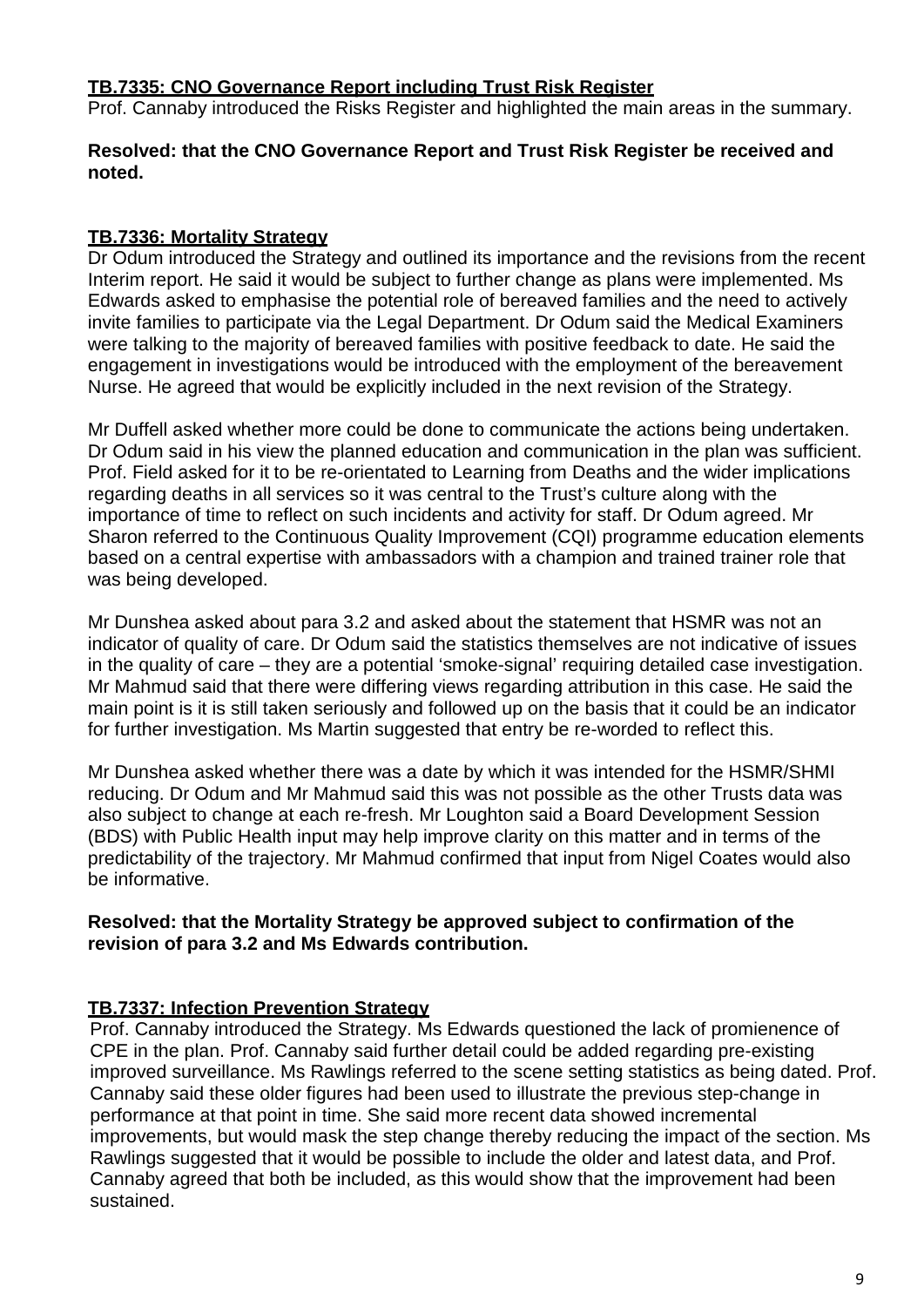**Resolved: that the Infection Prevention Strategy be approved subject to confirmation of the addition of CPE actions and more recent continuing improvement data.**

#### **TB.7338: Palliative and End of Life Care Strategy**

Prof. Cannaby introduced the new Strategy and Action Plan.

#### **Resolved: that the Palliative and End of Life Care Strategy be approved.**

#### **TB.7339: Board Attendance Return**

**Resolved: that the Board Attendance Return be noted with the addition of Mr Duffell as present on the 30/04/2018.**

#### **TB.7340: Information Governance (IG) Data Protection and Security Toolkit (DPST) 2018/19**

Dr Odum confirmed that this was the position submitted as agreed at QGAC prior to submission. He said there were just 4 areas not compliant. He said the national picture was not yet known. He said the Action Plans for each of the 4 areas had also been submitted. He said if the compliance plans were not accepted then there would have to be further action taken.

#### **Resolved: that the Information Governance (IG) Data Protection and Security Toolkit (DPST) 2018/19 submission be approved.**

#### **TB.7341: G102 Financial Management Policy including Standing Orders, Standing Financial Instructions and Scheme of Delegation**

Ms Martin said this paper needed further consideration and asked for any comments be sent to the Company Secretary clarifying whether the revisions were to the document or regarding the implications of the document.

#### **Resolved: that the G102 Financial Management Policy including Standing Orders, Standing Financial Instructions and Scheme of Delegation be re-presented at the next Board Meeting.**

#### **Feedback from Board Committees**

#### **TB.7342: Chairs Report of the Trust Management Committee of 22 March 2019**

**Resolved: that the Chairs Report of the Trust Management Committee of 22 March 2019 be received and noted.**

#### **TB.7343: ToR Trust Management Committee**

**Resolved: that the ToR Trust Management Committee be approved.**

#### **TB.7344: Chairs Report of the Finance & Performance Committee of 20 March 2019**

**Resolved: that the Chairs Report of the Finance & Performance Committee of 20 March 2019 be received and noted.TB.7345: ToR Finance & Performance Committee**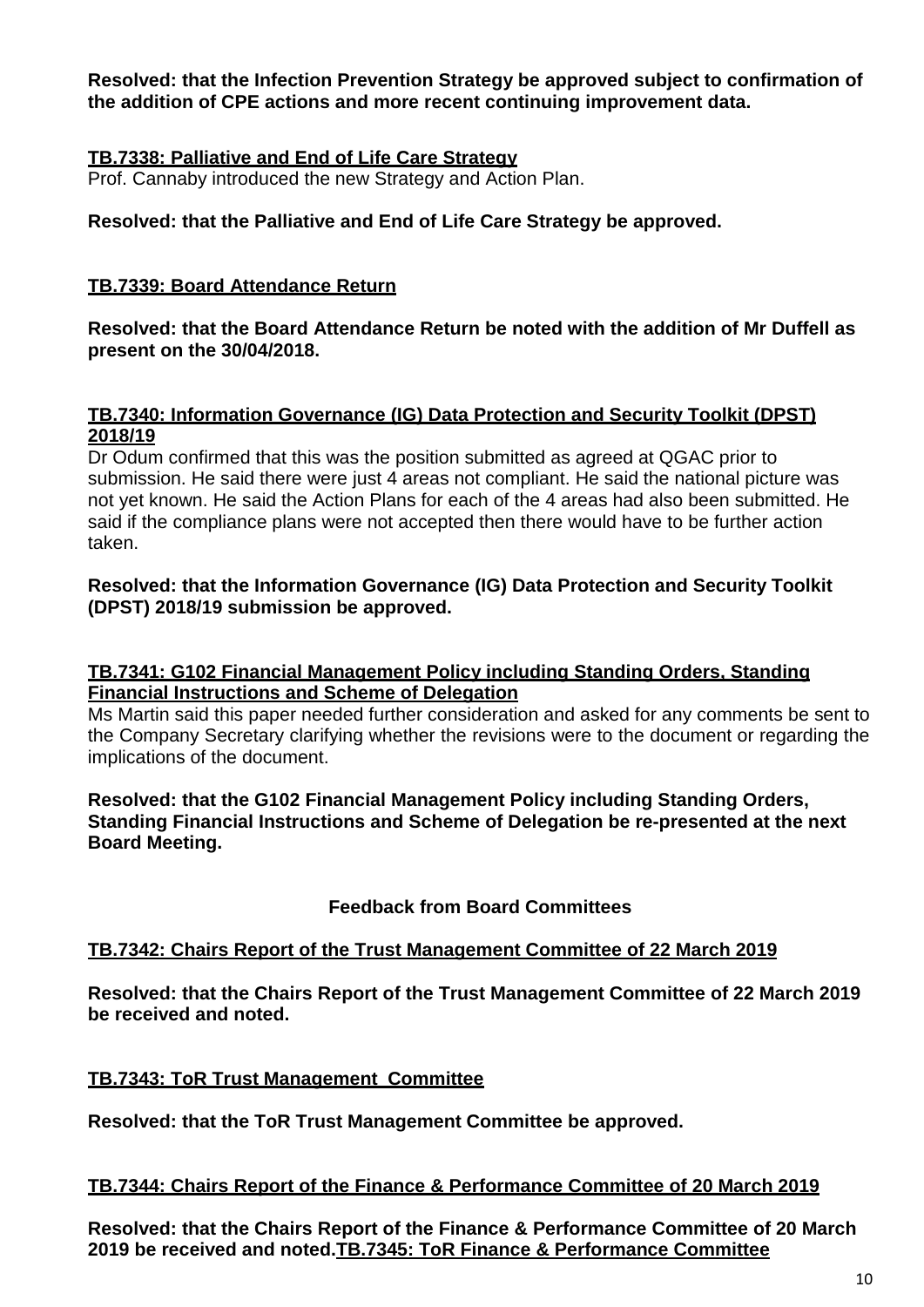**Resolved: that the ToR Finance & Performance Committee be approved.**

#### **TB.7346: Chairs Report of the Quality Governance and Assurance Committee (QGAC) of 20 March 2019**

**Resolved: that the Chairs Report of the Quality Governance and Assurance Committee (QGAC) of 20 March 2019 be received and noted.**

#### **TB.7347: ToR QGAC**

**Resolved: that the ToR QGAC be approved.**

#### **TB.7348: Agreed Terms of Reference of the Audit Committee**

**Resolved: Deferred to May Trust Board.**

#### **TB.7349: Chairs Summary of the Charity Committee of 18 March 2019**

**Resolved: that the Chairs Summary of the Charity Committee of 18 March 2019 be received and noted.**

**Action:** It was agreed to re-present the WODC and Charity Committee Terms of reference at the next Trust Board so as to re-synchronise the review dates for all the Trust Board Committee's.

#### **Minutes from Committees in respect of which the Chair's report has already been submitted to the Board:**

#### **TB.7350: Approved Minutes of the Trust Management Committee of 22 February 2019**

**Resolved: that the Approved Minutes of the Trust Management Committee of 22 February 2019 be received and noted.**

#### **TB.7351: Approved Minutes of the Finance and Performance Committee of 20 February 2019**

**Resolved: that the Approved Minutes of the Finance and Performance Committee of 20 February 2019 be received and noted.**

#### **TB.7352: Approved Minutes of the QGAC Committee of 20 February 2019**

**Resolved: that the Approved Minutes of the QGAC Committee of 20 February 2019 be received and noted.**